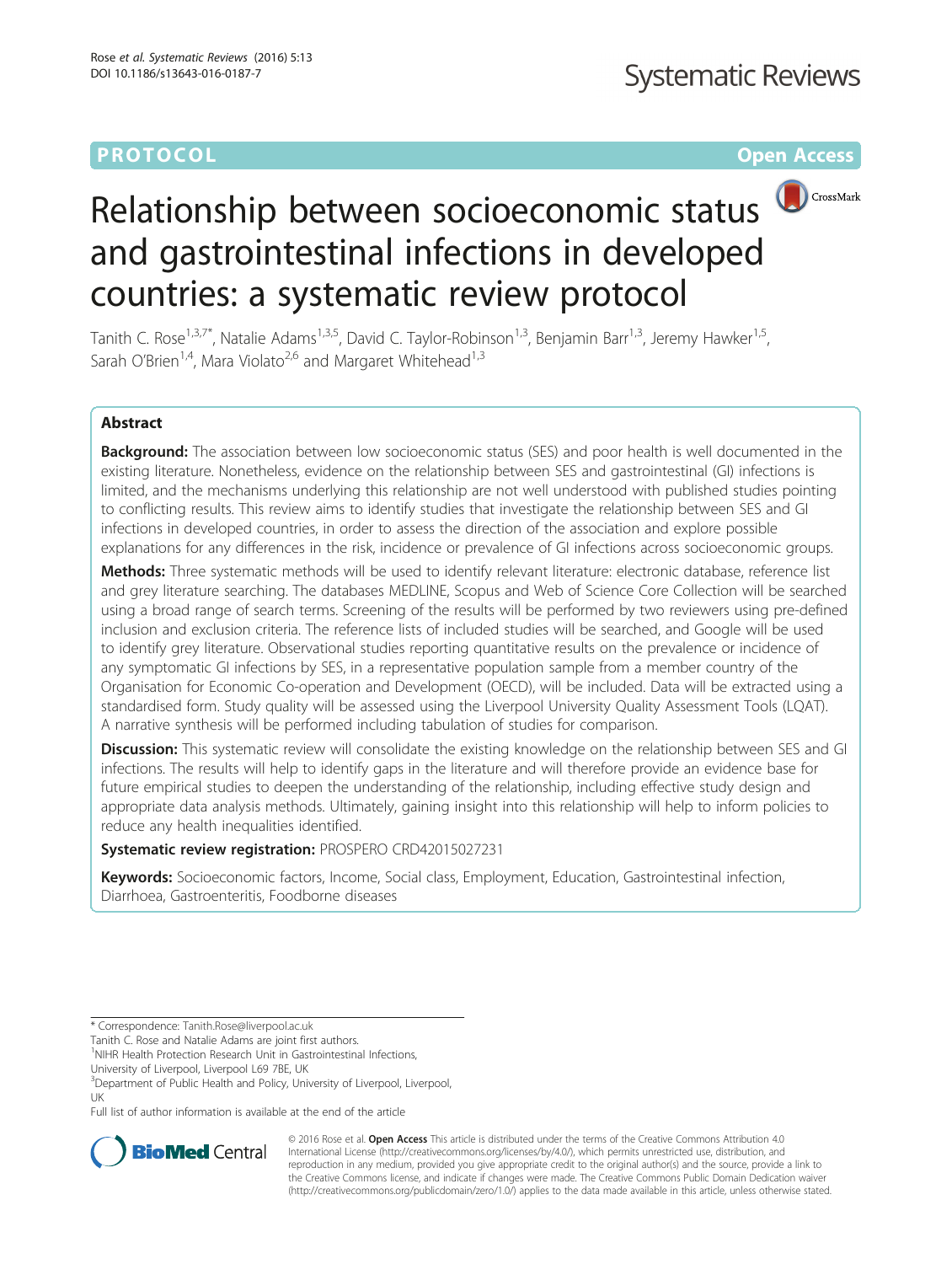# Background

There is strong evidence of a social gradient in most health outcomes whereby the poorest in society experience greater levels of illness and premature death than those further up the socioeconomic scale [[1\]](#page-4-0). Socioeconomic inequalities are linked to both causes and consequences of ill health [\[2](#page-4-0)] and have been well documented in diseases of a non-infectious nature, such as coronary heart disease and cancer [[3\]](#page-4-0). Whilst there is evidence that the incidence of many infectious diseases, such as tuberculosis and human immunodeficiency virus [\[4](#page-4-0)–[6](#page-4-0)], varies by social group, the association between socioeconomic status (SES) and gastrointestinal (GI) infections in particular is not well understood.

Gastrointestinal infections, caused by organisms such as bacteria, viruses or protozoa, are a common source of disease in the UK, leading to diarrhoea and vomiting and potentially more serious health problems, all of which can interfere with normal daily life. Previous studies have estimated that around 25 % of people in the UK will suffer an episode of infectious intestinal disease (IID) per year and that foodborne illness (a proportion of IID) in England and Wales costs around £1.5 billion per annum [[7, 8](#page-4-0)]. It is reported that 10 % of children present to healthcare services with gastroenteritis each year, accounting for 16 % of paediatric accident and emergency presentations in one study [\[9\]](#page-4-0). There are eight million absences from school and at least 11 million working days lost to the economy each year due to GI infections [\[7](#page-4-0)].

The impact of SES on vulnerability to GI infections is unclear, and the limited existing evidence points to conflicting results. Higher prevalence of GI infections is often thought to be associated with more advantaged individuals. However, a recent systematic review looking at the impact of SES on laboratory-confirmed foodborne illness in developed countries suggests that this relationship is not so clear [[10\]](#page-4-0). Newman et al. [\[10](#page-4-0)] identified 16 studies across four pathogens with mixed results, differing by pathogen. For example, in the most disadvantaged populations compared to the least disadvantaged, Listeria was more common, but *Campylobacter* was less common. In addition to the papers identified by Newman et al. [[10](#page-4-0)], inconsistent results have also been observed among studies that have used syndromic definitions of GI infections, with some reporting higher rates of GI infections among those in lower socioeconomic groups [[4](#page-4-0), [11](#page-4-0), [12](#page-5-0)] and others observing the opposite [\[13, 14\]](#page-5-0). These results clearly demonstrate the disagreements within this area of research.

A number of factors could explain these inconsistent results. The studies identified thus far cover a broad range of pathogens, and it may be that the relationship differs depending on whether the data are analysed at an all-GI-infection, pathogen-specific or species-specific level. This might suggest that the mode of transmission of an organism plays a role in the relationship and that this could be related to potentially socially patterned risk such as rural versus urban residency or exotic foreign travel. Furthermore, these studies have used different study designs, measured SES and GI infection in different ways and controlled for various confounders (such as age, labour market attachment, country of birth and agricultural occupation). Appropriate adjustment of confounding variables requires an understanding of the underlying mechanisms linking SES to GI infection risk, but there is little empirical evidence in this area.

A systematic review is warranted to summarise, organise and make sense of the contradictory findings observed in the literature. Our review aims to build on previous work by exploring the relationship between SES and a full range of GI infections. As it is possible that various socioeconomic or healthcare-seeking behavioural factors could influence whether an individual is diagnosed with a GI infection, we have also included syndromic definitions of GI infections. We aim to explore the current knowledge of the relationship in developed countries; assess the magnitude, statistical significance and direction of the association; and shed light into possible explanations for any observed differences in the risk, incidence or prevalence of GI infections across socioeconomic groups. The results of this review will help to inform the development of empirical research projects by identifying gaps in the literature and areas where further research is required. It will provide evidence of the methods employed previously to investigate the relationship between SES and GI infections, including information on the relevant confounding variables used.

#### Methods/design

To improve the transparency and completeness of the protocol, a completed copy of the Preferred Reporting Items for Systematic Reviews and Meta-Analyses for Protocols 2015 (PRISMA-P 2015) checklist [[15](#page-5-0)] can be found in Additional file [1.](#page-4-0)

#### Research question

For individuals from developed countries, is lower compared to higher SES associated with the incidence or prevalence of GI infection?

# Population

Any individual, of any age or gender, from a developed country will be included. A developed country is defined as being a member country of the Organisation for Economic Co-operation and Development (OECD). The OECD aims to continually monitor the economic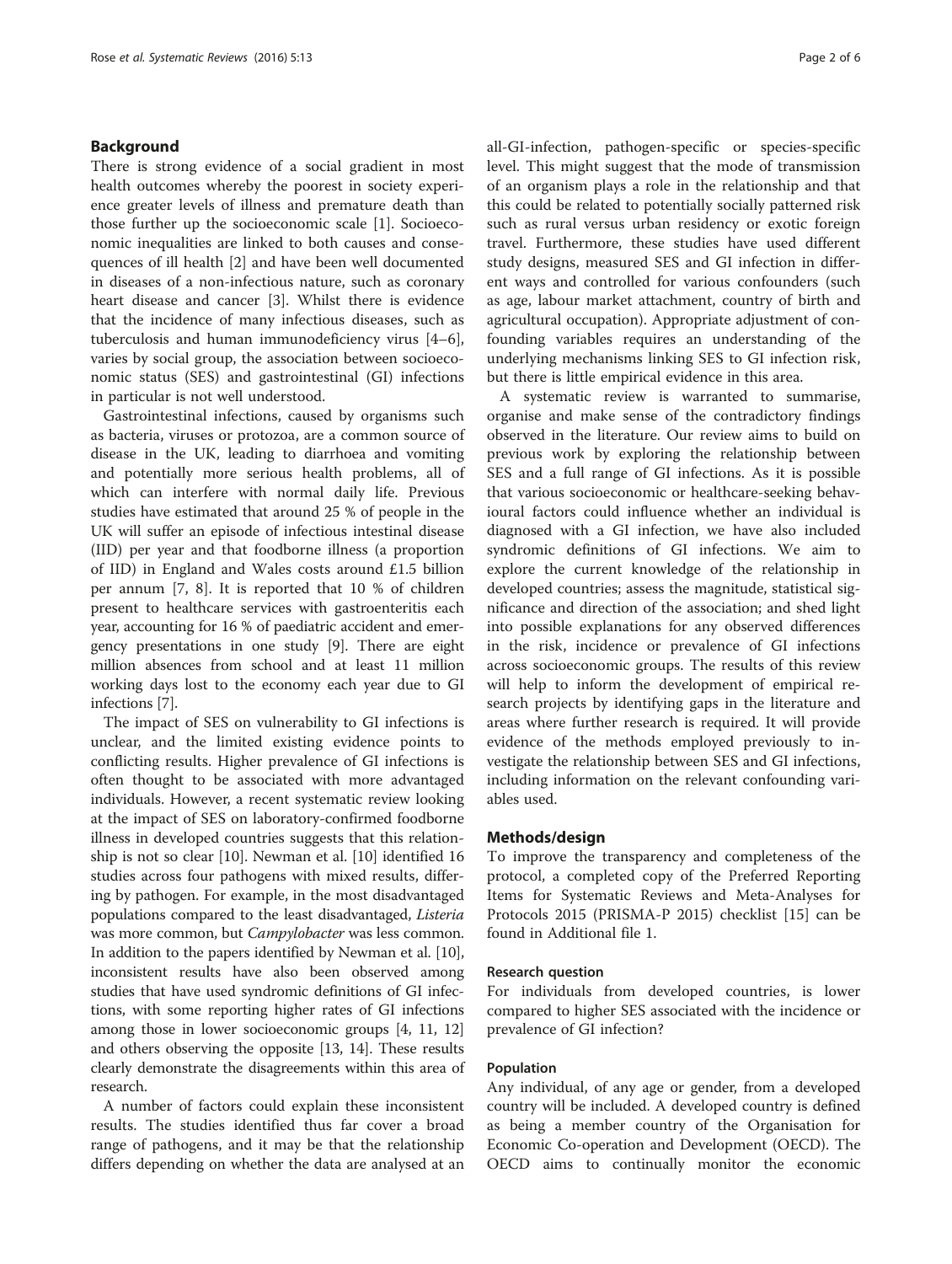developments of its 34 member countries and provides policy recommendations to help governments tackle poverty through economic growth and stability [[16\]](#page-5-0).

# Exposure

The exposure of interest is lower compared to higher SES, measured at the individual or aggregate level by income, education, occupation, employment or deprivation of area of residence.

# Outcome

The primary outcome of interest will be the incidence or prevalence of any symptomatic GI infection measured using population level surveys, routine surveillance systems, laboratory data or hospitalisation data and includes syndromic definitions of GI infections without a laboratory diagnosis.

# Inclusion/exclusion criteria

Observational studies (cross-sectional, ecological, casecontrol, cohort [prospective and retrospective]) reporting quantitative results and analysis of empirical data on the prevalence or incidence of any symptomatic GI infection by SES, in a representative population sample, will be included. Socioeconomic status can be measured by occupation, income, education, employment or deprivation at the individual or aggregate level. Only studies conducted in developed countries (defined as being a member country of the OECD), written in or translated into English, reporting on human subjects and using data collected after 1980, will be included. For countries that joined the OECD after 1980, data collection must have occurred after the date the country became a member of the OECD. Studies not meeting the above criteria, including case studies, case series or literature reviews, or studies reporting on outbreaks of GI infection, travelassociated illness only or asymptomatic infections only will be excluded. Studies conducted solely in a specific population subgroup without a general population comparator group or studies conducted in institutional settings such as nurseries, hospitals or the military will be excluded.

# Search strategy

Three search strategies will be used to identify as much relevant literature as possible. Firstly, the electronic searching of three databases will be performed: MEDLINE (Ovid), Scopus and Web of Science Core Collection. The choice of database was discussed with a university librarian, and the three databases chosen were considered most relevant to the research question and likely to yield the highest number of relevant papers.

The search terms were piloted prior to selection and are comprised of specific GI infection and symptombased terms, socioeconomic and inequality terms, and developed countries of interest (Additional file [2](#page-4-0)). Relevant synonyms for the SES and GI infection terms were identified using Roget's Thesaurus online [\[17\]](#page-5-0) and the thesaurus in MEDLINE by mapping and inspecting the tree for each term. Relevant terms mentioned in articles identified in a pilot search of the literature were also added. Ultimately, the GI infection terms were selected because they represent the main GI pathogens known to cause the greatest burden to public health in the developed world. Whilst not exhaustive, the list is intended to provide a broad spectrum of bacterial, viral and protozoal infections.

The search terms for MEDLINE were developed initially. Where possible, terms were exploded to broaden the search. Terms were added as keywords if they could not be exploded or if the exploded terms were not relevant to the research question. Truncation and proximity operators were also applied as necessary to broaden the search. Terms were combined using Boolean operators.

For consistency, the exact same terms were used for Scopus and Web of Science Core Collection; however, as the functionality of each database is different, it was necessary to adapt the terms developed in MEDLINE for correct use in Scopus and Web of Science Core Collection. Specifically, the terms contained within the exploded terms in MEDLINE needed to be added as individual search terms for use in Scopus and Web of Science Core Collection, and it was necessary to indicate phrases with quotation marks. Additionally, the proximity operators differed for each database.

When the searches are run in Scopus and Web of Science Core Collection, each term will be searched for within the title, abstract and keywords of the documents contained in each database. Filters within the three databases will be applied to restrict the results to publications that have used data from 1980 to the present. As social conditions within countries change over time through development, and methods of classifying SES are also modified over time, restricting to publications using data from 1980 onwards will ensure that the results are as relevant as possible to the present day. Results will also be limited to publications available in the English language. Additionally, where available, filters for 'human subjects' and 'document type' will be applied to the database search results. All of these filters directly relate to the inclusion criteria. The publications remaining after the filters are applied will then be exported into reference managing software. In this software, the publications from the three databases will be combined and duplicates removed. The remaining publications will then be screened for relevance using the inclusion and exclusion criteria.

Titles and abstracts of the publications will be screened independently by two authors (NA and TR) to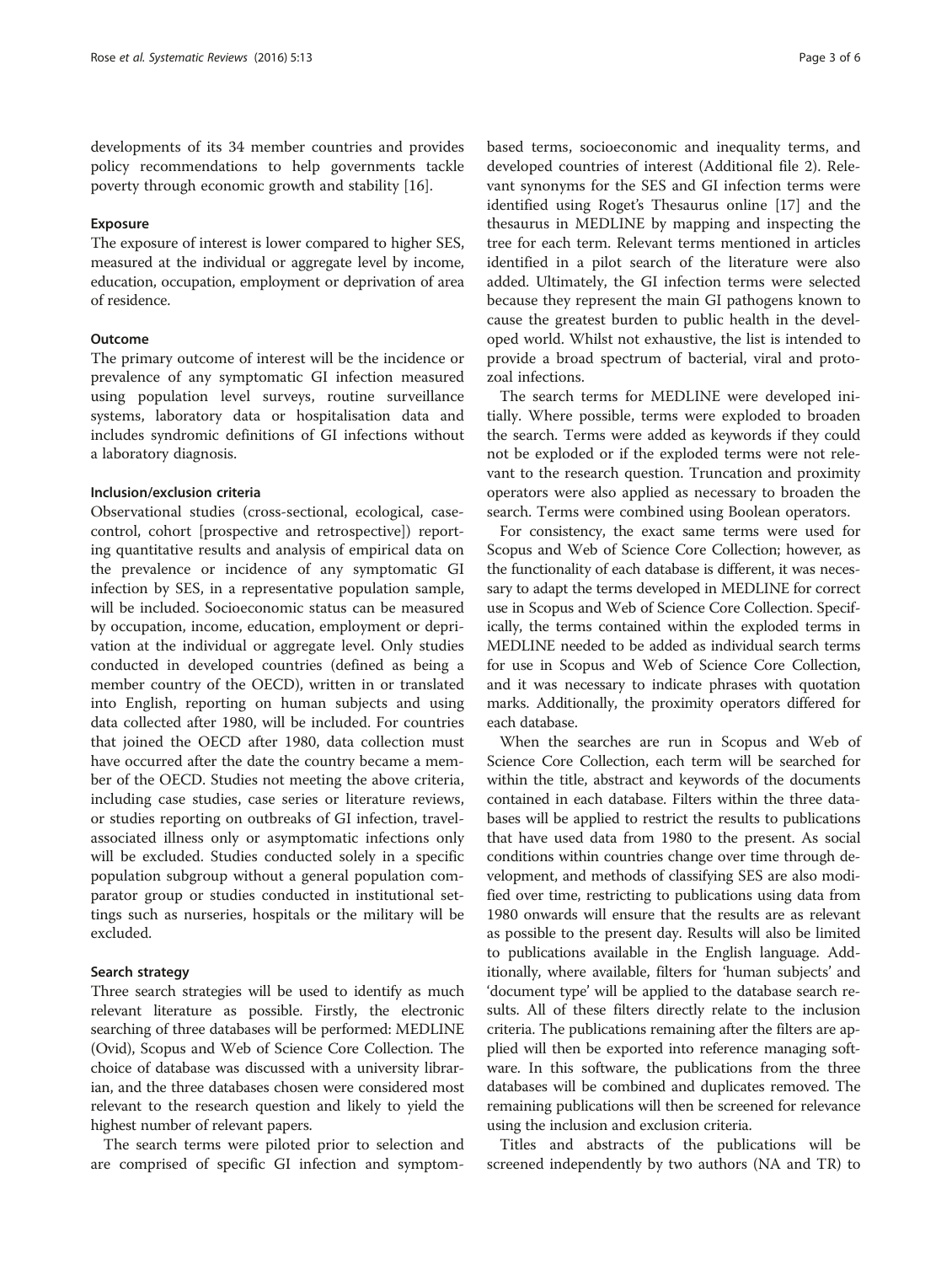ensure consistency in the application of the inclusion and exclusion criteria. Any discrepancies will be discussed and re-examined until an agreement is reached between both reviewers. The full text for studies deemed relevant after title and abstract screening will be retrieved and reviewed in the same way. Where full texts are not available, they will be sought via institutional library sharing agreements. All full-text studies will be screened independently by the same two reviewers to ensure that they conform to the inclusion and exclusion criteria.

The second strategy will consist of searching the reference lists of any studies selected for inclusion in the final review to identify potentially relevant articles that may have been missed by the electronic database searches. The abstracts of any references considered potentially relevant will be sought and screened for inclusion using the pre-defined inclusion and exclusion criteria. The full text for studies deemed relevant after title and abstract screening will be retrieved and reviewed in the same way. This reference list search will be conducted independently by two reviewers (NA and TR), and discrepancies will be discussed and eventually agreed upon at each stage.

The third method will be to conduct a search of the grey literature by entering the terms 'gastrointestinal infection', 'gastroenteritis', 'diarrhoea', 'diarrhea', 'socioeconomic', 'social class', 'income' and 'deprivation' into the Google internet search engine and the Google Scholar search application and assessing the first 100 results. Each result will be inspected for relevance using the inclusion an exclusion criteria. Again, this will be performed independently by the two reviewers (NA and TR), and disagreement will be resolved through discussion.

#### Quality assessment

Risk of bias and quality assessment of the identified studies will be conducted by the review team, independently and then reconciled. The Liverpool University Quality Assessment Tool (LQAT) will be used for this review, which will allow the methodological quality of the studies to be assessed using a tool specific to each study design [[18](#page-5-0)]. It incorporates a star rating system to assess and qualify absence of bias, misclassification and confounding. The LQAT has been used in previous systematic reviews [[19, 20](#page-5-0)] and has been independently evaluated against other quality assessment tools [\[21](#page-5-0)]. Any discrepancies between reviewers in the quality assessment of the studies will be discussed and reexamined.

### Data analysis and synthesis

To organise these data and to facilitate comparison, tables will be created by extracting data from each study into a standardised Excel spreadsheet. Data to be

extracted will include the following: aim/hypothesis, study design, level of analysis, country, sample size, age, age category, type of GI infection, GI infection method of measurement and data source, measure of SES, SES method of measurement and data source, covariates, statistically significant results, non-significant results, conclusions and quality assessment. Extracted data will be checked for accuracy by at least one other reviewer.

Due to the broad scope of this review, it is anticipated that there will be considerable heterogeneity between studies in terms of design, populations studied and the measurement of primary exposures and outcomes. The synthesis strategy will be driven by the data available; however, to explore the relationship between GI infections and SES, it is anticipated that a subgroup analysis will be performed on study design factors and potential moderating factors of the relationship, including but not limited to the following: pathogen type (based on mode of transmission); age; country (based on climate and relative level of development); methods used to measure GI infection; methods used to measure SES; and level of analysis (aggregate or individual). Separate tables will be created to compare and contrast the results of studies within and between the subgroups. If the data allow, further grouping of the studies within the subgroups will be performed to help summarise the study findings and answer the research question. The LQAT results will be used to determine the strength of the evidence from individual studies, and greater weight will be given to conclusions drawn from the most methodologically robust and reliable studies. A narrative synthesis will help to make sense of what is anticipated to be a diverse body of evidence and may lead to potential explanations for the contrasting findings observed in the literature. The methods used will be written up transparently, and the robustness of the synthesis will be assessed [\[22\]](#page-5-0).

Where homogenous data allow, meta-analyses will be conducted on combined results. The synthesis strategy outlined above will assist in identifying data suitable for meta-analysis. Heterogeneity will be assessed by examining the forest plots to detect overlapping confidence intervals, using the  $\text{chi}^2$  test with a P value of 0.10 to indicate statistical significance, and also applying the  $I^2$  statistic with values of 30 to 60 %, 50 to 90 % and 75 to 100 % used to denote moderate, substantial and considerable levels of heterogeneity, respectively [[23](#page-5-0)]. If the data allow, publication bias will be assessed using a funnel plot, and sensitivity analysis on the basis of study quality will be conducted to explore the robustness of the meta-analysis. RevMan software will be used to conduct these analyses [[24](#page-5-0)]. A 'Summary of findings' table [[25](#page-5-0)] will be used to present the results, and the Grading of Recommendations, Assessments, Development and Evaluation approach will be used to assess the quality of the body of evidence [\[26\]](#page-5-0).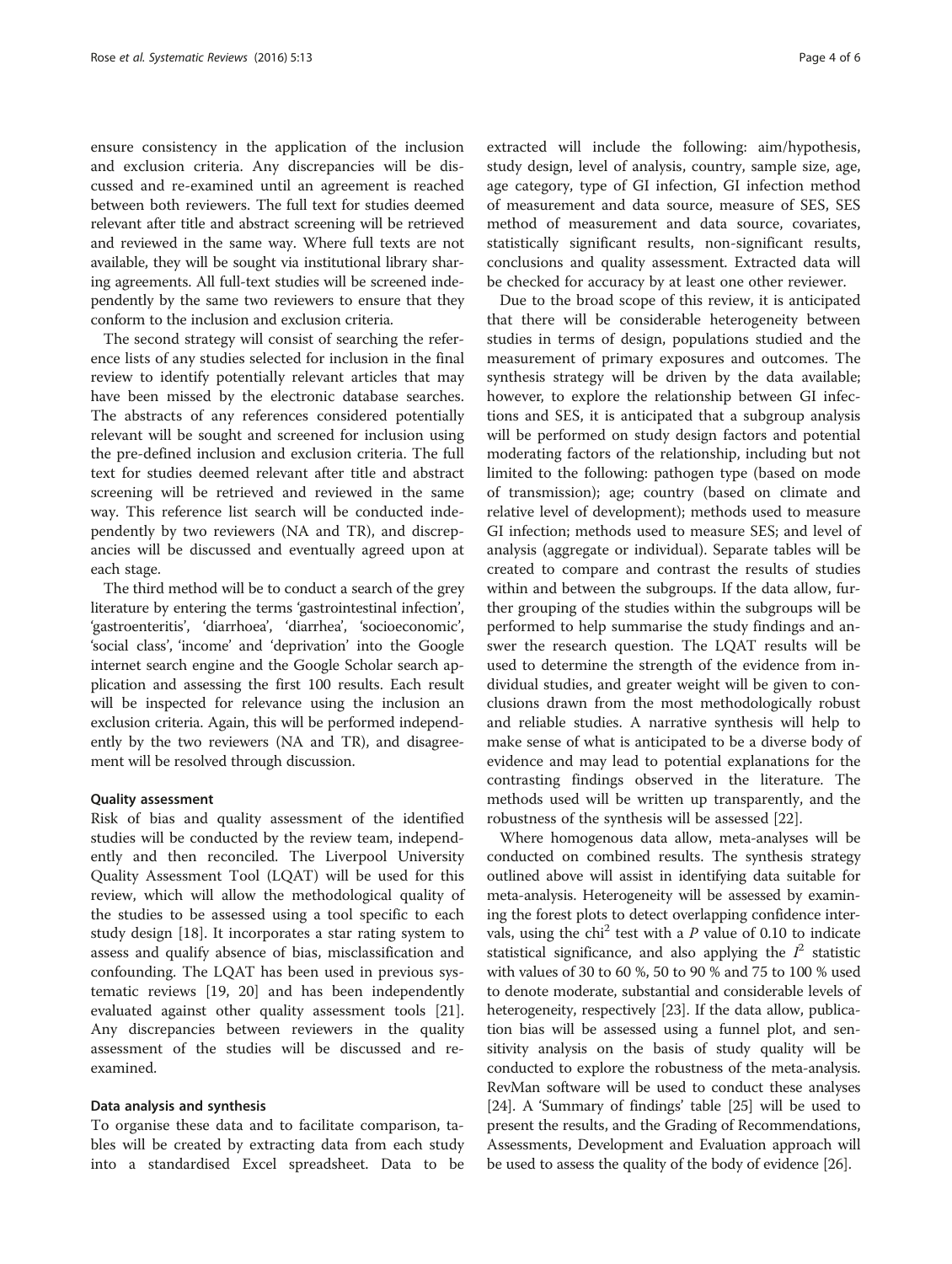# <span id="page-4-0"></span>Dissemination

The systematic review will be submitted for publication. The findings of the review and data will be presented at conferences and will contribute to two PhD projects as part of the National Institute for Health Research Health Protection Research Unit (NIHR HPRU) in Gastrointestinal Infections [[27\]](#page-5-0).

# **Discussion**

Our systematic review aims to provide new insight into the understanding of the mixed results on the relationship between SES and GI infections as suggested by Newman et al. [10], by broadening the focus to a wider range of symptomatic GI infections and exploring whether a more conclusive pattern can be identified. This includes syndromic definitions of GI infections in the absence of laboratory confirmation. By including these definitions, we aim to identify literature on the burden of symptoms by SES and attempt to capture population groups who may not seek healthcare for their illness and consequently may not be included in studies which use laboratory data to identify cases only. This is particularly important for this review as the decision to seek healthcare may be related to SES.

In the UK, it is estimated that 17 million cases of infectious intestinal disease occur every year, resulting in approximately one million general practice consultations [7]. This, coupled with an increasingly overburdened National Health Service (NHS), highlights the importance of understanding the role of SES in GI infections in order to devise policies to target the strata of the population most at risk.

The results of this review will provide a more comprehensive evidence base of the relationship between symptomatic GI infections and SES to inform the development of empirical studies, including effective study design and appropriate data analysis methods, which will be used in two PhD projects.

# Additional files

[Additional file 1:](dx.doi.org/10.1186/s13643-016-0187-7) PRISMA-P 2015 checklist. The Preferred Reporting Items for Systematic Reviews and Meta-Analyses for Protocols 2015 (PRISMA-P 2015) checklist was used to develop this protocol. Items 1b and 4 were not applicable.

[Additional file 2:](dx.doi.org/10.1186/s13643-016-0187-7) Search terms for MEDLINE, Scopus and Web of Science Core Collection. The search terms that will be used to identify relevant literature across three databases.

#### Abbreviations

GI: gastrointestinal; IID: infectious intestinal disease; LQAT: Liverpool University Quality Assessment Tools; NHS: National Health Service; NIHR HPRU: National Institute for Health Research Health Protection Research Unit; OECD: Organisation for Economic Co-operation and Development; PRISMA-P 2015: Preferred Reporting Items for Systematic Reviews and Meta-analyses for Protocols 2015; SES: socioeconomic status.

#### Competing interests

The authors declare that they have no competing interests.

#### Authors' contributions

NA and TR wrote the protocol. DTR, BB, JH, SOB, MV and MW conceived the initial idea for the study, critically appraised the protocol and also contributed to its development by revising different versions. All authors approved the final version and take responsibility for its content.

#### Authors' information

NA and TR are PhD students funded by the National Institute for Health Research Health Protection Research Unit in Gastrointestinal Infections at the University of Liverpool.

#### Funding

This research is funded by the National Institute for Health Research Health Protection Research Unit (NIHR HPRU) in Gastrointestinal Infections at the University of Liverpool in partnership with Public Health England (PHE), University of East Anglia, University of Oxford and the Institute of Food Research. The views expressed are those of the authors and not necessarily those of the NHS, the NIHR, the Department of Health or PHE.

#### Author details

<sup>1</sup>NIHR Health Protection Research Unit in Gastrointestinal Infections, University of Liverpool, Liverpool L69 7BE, UK. <sup>2</sup>NIHR Health Protections Research Unit in Gastrointestinal Infections, University of Oxford, Oxford, UK. <sup>3</sup>Department of Public Health and Policy, University of Liverpool, Liverpool UK.<sup>4</sup> Institute of Infection and Global Health, University of Liverpool, Liverpool, UK. <sup>5</sup>Public Health England, London, UK. <sup>6</sup>Health Economics Research Centre, University of Oxford, Oxford, UK. <sup>7</sup>Department of Public Health and Policy, Institute of Psychology, Health and Society, University of Liverpool, Whelan Building, Liverpool L69 3GB, UK.

### Received: 21 December 2015 Accepted: 12 January 2016 Published online: 21 January 2016

#### References

- 1. Wilkinson R, Marmot M. Social determinants of health: the solid facts. 2nd ed. Geneva: World Health Organisation; 2003. [http://www.euro.who.int/\\_\\_](http://www.euro.who.int/__data/assets/pdf_file/0005/98438/e81384.pdf) [data/assets/pdf\\_file/0005/98438/e81384.pdf](http://www.euro.who.int/__data/assets/pdf_file/0005/98438/e81384.pdf). Accessed 17 Feb 2015.
- 2. Whitehead M, Dahlgren G. Concepts and principles for tackling social inequities in health: levelling up part 1. Copenhagen: World Health Organisation Regional Office for Europe; 2006. [http://www.enothe.eu/cop/](http://www.enothe.eu/cop/docs/concepts_and_principles.pdf) [docs/concepts\\_and\\_principles.pdf](http://www.enothe.eu/cop/docs/concepts_and_principles.pdf). Accessed 17 Feb 2015.
- 3. Graham H. Understanding health inequalities. Maidenhead: Open University Press, McGraw-Hill Education; 2009.
- 4. Biering-Sorensen S, Sondergaard G, Vitting Andersen K, Andersen AM, Mortensen LH. Time trends in socio-economic factors and risk of hospitalisation with infectious diseases in pre-school children 1985–2004: a Danish register-based study. Paediatr Perinat Epidemiol. 2012;26(3):226–35.
- 5. Hughes GJ, Gorton R. Inequalities in the incidence of infectious disease in the North East of England: a population-based study. Epidemiol Infect. 2015;143(1):189–201.
- 6. Semenza JC. Strategies to intervene on social determinants of infectious diseases. Euro Surveill. 2010;15(27):32–9.
- 7. Food Standards Agency. The second study of infectious intestinal disease in the community (IID2 Study). [https://www.food.gov.uk/science/research/](https://www.food.gov.uk/science/research/foodborneillness/b14programme/b14projlist/b18021) [foodborneillness/b14programme/b14projlist/b18021](https://www.food.gov.uk/science/research/foodborneillness/b14programme/b14projlist/b18021). Accessed 15 Dec 2015.
- 8. Food Standards Agency. Foodborne disease strategy 2010–15: an FSA programme for the reduction of foodborne disease in the UK. 2011. <http://www.food.gov.uk/sites/default/files/multimedia/pdfs/fds2015.pdf>. Accessed 16 Dec 2015.
- 9. Armon K, Stephenson T, Gabriel V, MacFaul R, Eccleston P, Werneke U, et al. Determining the common medical presenting problems to an accident and emergency department. Arch Dis Child. 2001;84(5):390–2.
- 10. Newman KL, Leon JS, Rebolledo PA, Scallan E. The impact of socioeconomic status on foodborne illness in high-income countries: a systematic review. Epidemiol Infect. 2015;143(12):2473–85.
- 11. Olowokure B, Hawker J, Weinberg J, Gill N, Sufi F. Deprivation and hospital admission for infectious intestinal diseases. Lancet. 1999;353(9155):807–8.